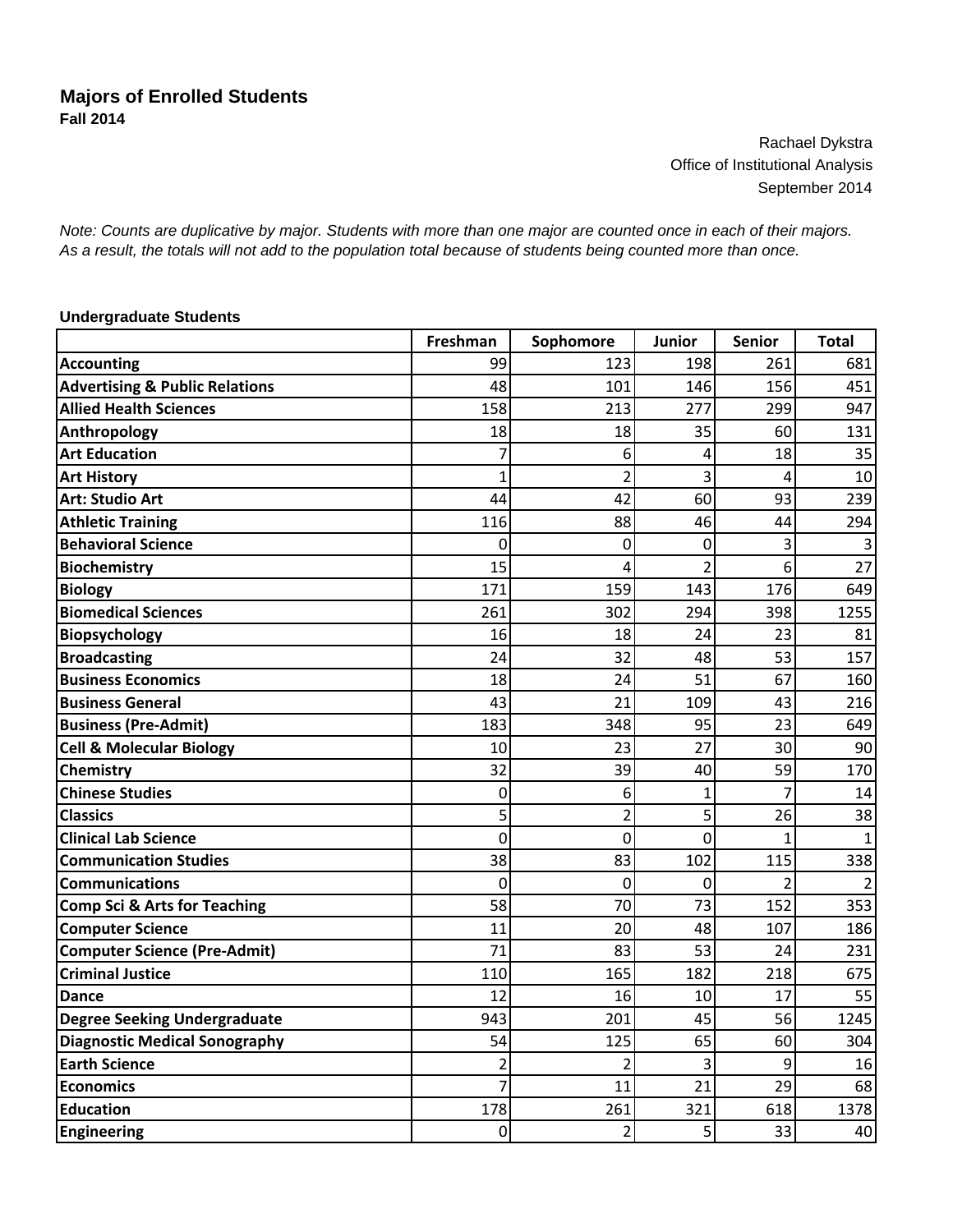|                                                   | Freshman       | Sophomore | Junior       | <b>Senior</b>  | <b>Total</b> |
|---------------------------------------------------|----------------|-----------|--------------|----------------|--------------|
| <b>Engineering (Pre-Admit)</b>                    |                |           | 2            | 3              | 8            |
| <b>Engineering, Computer</b>                      | 0              | 3         | 0            | 27             | 30           |
| <b>Engineering, Computer (Pre-Admit)</b>          | 35             | 31        | 8            | 7              | 81           |
| <b>Engineering, Electrical</b>                    | 2              |           | 5            | 28             | 37           |
| <b>Engineering, Electrical (Pre-Admit)</b>        | 55             | 53        | 30           | 15             | 153          |
| <b>Engineering, Interdisciplinary</b>             | 0              | 0         | 0            | $\overline{2}$ |              |
| <b>Engineering, Interdisciplinary (Pre-Admit)</b> | 42             | 14        | 2            | 3              | 61           |
| <b>Engineering, Mechanical</b>                    | 0              | 0         | 11           | 91             | 102          |
| <b>Engineering, Mechanical (Pre-Admit)</b>        | 204            | 160       | 109          | 40             | 513          |
| <b>Engineering, Product Dsgn &amp; Mfg</b>        |                |           | 4            | 30             | 36           |
| Engineering, Product Dsgn & Mfg (Pre-Admit)       | 57             | 26        | 23           | 11             | 117          |
| <b>English</b>                                    | 99             | 126       | 164          | 295            | 684          |
| Entrepreneurship                                  | 1              | 0         | 0            | 0              |              |
| <b>Exercise Science</b>                           | 191            | 247       | 263          | 354            | 1055         |
| <b>Film Video</b>                                 | 78             | 74        | 69           | 110            | 331          |
| Finance                                           | 61             | 110       | 161          | 255            | 587          |
| French                                            | 2              | 6         | 12           | 16             | 36           |
| <b>General Education</b>                          | 0              | 0         | $\mathbf{1}$ | 0              |              |
| <b>General Management</b>                         | 14             | 4         |              | 0              | 25           |
| Geography                                         | 3              | 9         | 19           | 20             | 51           |
| Geology                                           | 6              | 19        | 29           | 26             | 80           |
| Geology-Chemistry                                 | $\overline{c}$ | 2         | 1            | 1              | 6            |
| German                                            | 1              | 4         | 5            | 10             | 20           |
| <b>Group Social Studies</b>                       | 33             | 61        | 69           | 152            | 315          |
| <b>Health Communication</b>                       | 5              | 28        | 29           | 38             | 100          |
| <b>Health Professions</b>                         | 0              | 0         | 1            | 26             | 27           |
| <b>Health Science</b>                             | 0              |           | 0            | 0              |              |
| <b>History</b>                                    | 16             | 32        | 36           | 95             | 179          |
| <b>Hospitality Tourism Management</b>             | 35             | 109       | 149          | 173            | 466          |
| <b>Human Resources Management</b>                 | $\overline{2}$ | 0         | 4            | 0              | 6            |
| <b>Information Systems</b>                        | $\overline{2}$ | $\bf 8$   | 21           | 53             | 84           |
| Information Systems (Pre-Admit)                   | 19             | 41        | 29           | 23             | 112          |
| <b>Integrated Science</b>                         | 4              | 20        | 33           | 62             | 119          |
| <b>International Business</b>                     | 34             | 38        | 45           | 58             | 175          |
| <b>International Relations</b>                    | 10             | 43        | 36           | 59             | 148          |
| Journalism                                        | 9              | 27        | 14           | 22             | 72           |
| <b>Legal Studies</b>                              | 15             | 34        | 37           | 46             | 132          |
| <b>Liberal Studies</b>                            | 7              | 25        | 90           | 150            | 272          |
| Management                                        | 22             | 82        | 148          | 267            | 519          |
| <b>Marketing</b>                                  | 86             | 141       | 179          | 282            | 688          |
| <b>Mathematics</b>                                | 57             | 70        | 88           | 170            | 385          |
| <b>Medical Imaging/Radiation Sci</b>              | $\overline{2}$ | 5         | $\mathbf{1}$ | 1              |              |
| <b>Medical Laboratory Science</b>                 | 11             | 14        | 16           | 41             | 82           |
| <b>Music</b>                                      | 37             | 50        | 45           | 84             | 216          |
| <b>Natural Resources Mgmt</b>                     | 24             | 45        | 59           | 91             | 219          |
| Non Degree Undergraduate                          | 70             | 4         | $\pmb{0}$    | $\mathbf{1}$   | 75           |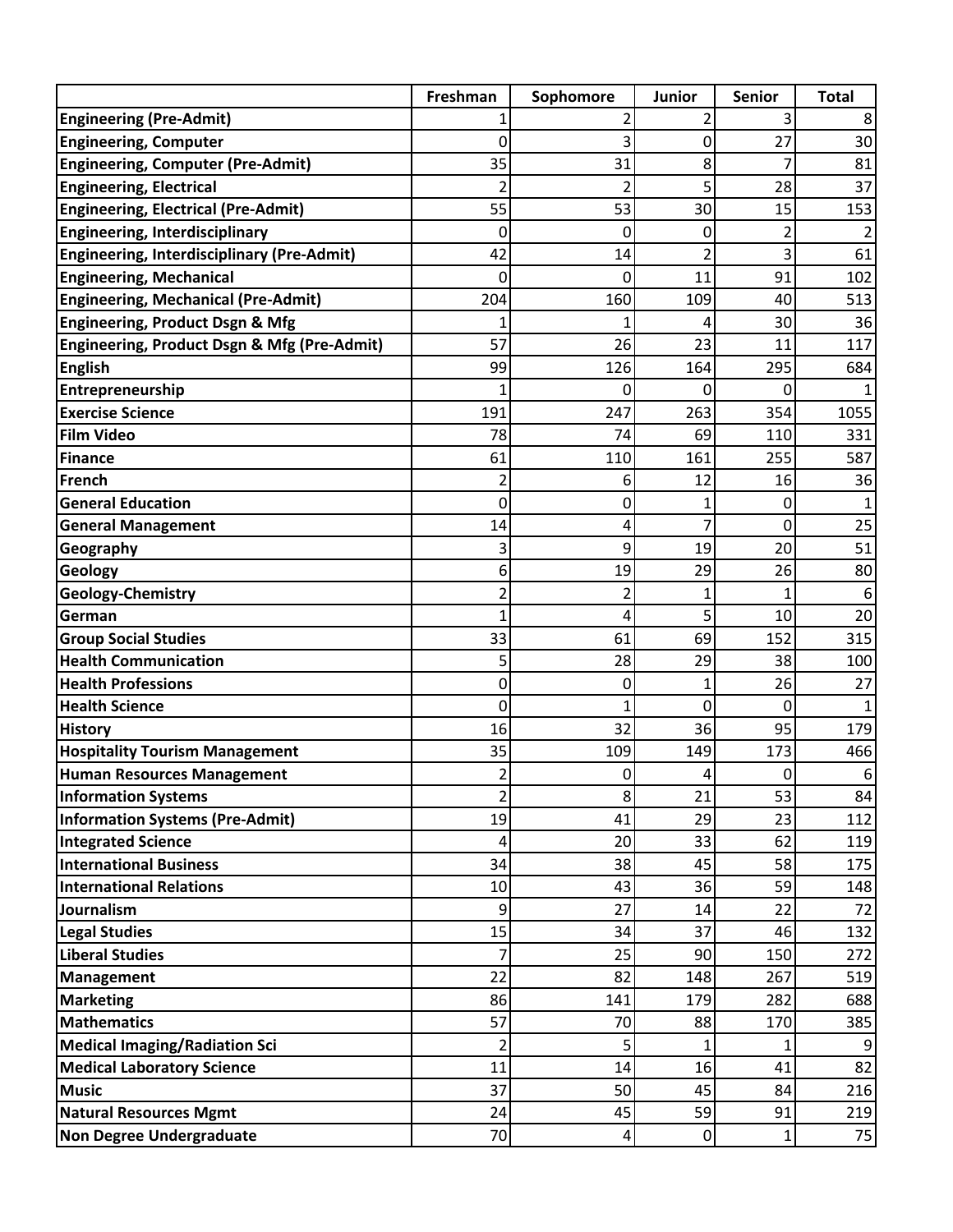|                                          | Freshman | Sophomore | <b>Junior</b> | <b>Senior</b> | <b>Total</b> |
|------------------------------------------|----------|-----------|---------------|---------------|--------------|
| <b>Nursing</b>                           | 17       | 28        | 121           | 351           | 517          |
| <b>Nursing (Pre-Admit)</b>               | 296      | 245       | 72            | 60            | 673          |
| <b>Occupational Safety/Health Mgt</b>    |          | 12        | 13            | 35            | 62           |
| <b>Operations Management</b>             | 1        |           | 0             | 0             | 2            |
| Philosophy                               | 1        | 10        | 17            | 38            | 66           |
| Photography                              | 15       | 21        | 26            | 34            | 96           |
| <b>Physical Education</b>                | 22       | 36        | 56            | 114           | 228          |
| <b>Physics</b>                           | 10       |           | 14            | 22            | 53           |
| <b>Political Science</b>                 | 38       | 43        | 48            | 65            | 194          |
| <b>Pre-Med Tech</b>                      | 296      | 217       | 160           | 101           | 774          |
| <b>Psychology</b>                        | 195      | 252       | 299           | 408           | 1154         |
| <b>Public and Nonprofit Admin</b>        | 9        | 38        | 66            | 92            | 205          |
| <b>Radiation Therapy</b>                 | 26       | 14        | 20            | 27            | 87           |
| <b>Radiologic &amp; Imaging Sciences</b> | 13       | 4         | 5             |               | 29           |
| <b>Religious Studies</b>                 | 0        | 1         | 5             | 3             | 9            |
| <b>Russian Studies</b>                   | 0        | 0         |               | 4             | 5            |
| <b>Social Work</b>                       | 51       | 97        | 169           | 164           | 481          |
| Sociology                                | 5        | 33        | 59            | 61            | 158          |
| Spanish                                  | 19       | 32        | 35            | 71            | 157          |
| <b>Special Education</b>                 | 54       | 62        | 66            | 150           | 332          |
| <b>Statistics</b>                        | 13       | 19        | 45            | 48            | 125          |
| <b>Supply Chain Management</b>           | 23       | 35        | 55            | 62            | 175          |
| <b>Theatre</b>                           | 15       | 8         | 11            | 16            | 50           |
| <b>Therapeutic Recreation</b>            | 15       | 32        | 34            | 59            | 140          |
| <b>Women and Gender Studies</b>          | 2        | 14        | 16            | 18            | 50           |
| <b>Writing</b>                           | 27       | 42        | 55            | 78            | 202          |

## **Graduate Students**

|                                     | <b>Certificate</b> | <b>Masters</b> | <b>Doctorate</b> |
|-------------------------------------|--------------------|----------------|------------------|
| <b>Accounting</b>                   |                    | 99             |                  |
| <b>Biology</b>                      | Ω                  | 34             |                  |
| <b>Biomedical Sciences</b>          | 0                  | 11             |                  |
| <b>Biostatistics</b>                | 0                  | 37             |                  |
| <b>Business General</b>             | 0                  | 218            |                  |
| <b>Cell &amp; Molecular Biology</b> | 0                  | 33             |                  |
| <b>Clinical Research Trials Mgt</b> | 5                  |                |                  |
| <b>Communications</b>               | 0                  | 50             |                  |
| <b>Computer Information Systems</b> | 0                  | 78             |                  |
| <b>Criminal Justice</b>             | 0                  | 23             |                  |
| <b>Educational Leadership</b>       | 0                  | 313            |                  |
| <b>Educational Technology</b>       | 0                  | 43             |                  |
| <b>Engineering</b>                  | 0                  | 54             |                  |
| <b>English</b>                      | 0                  | 26             |                  |